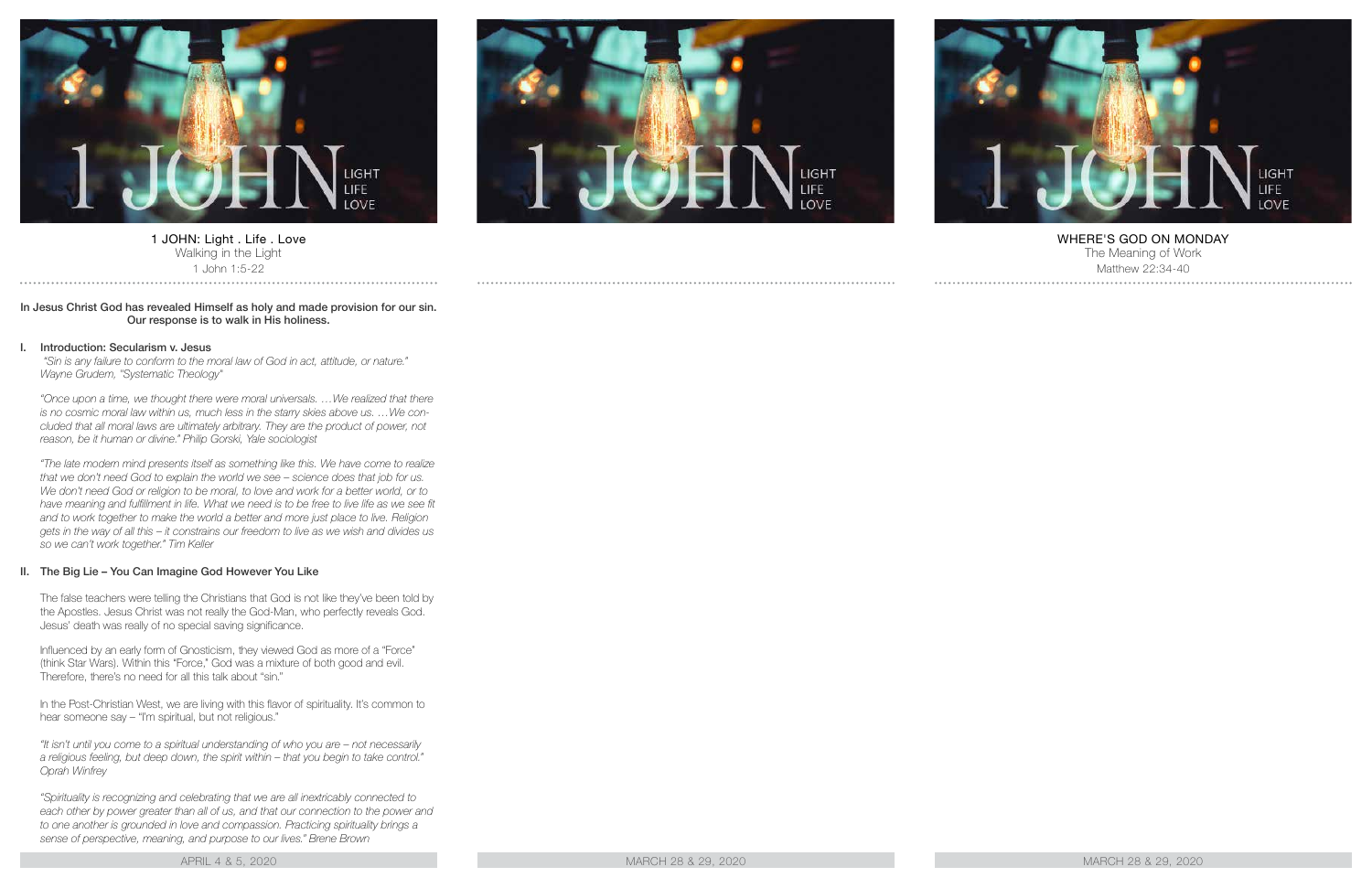# III. The Truth: God is Light (1 John 1:5)

Contrary to this claim about God, John says that he and the Apostles received a clear message from Jesus about God (1 John 1:5).

The metaphor of "light" refers to God's perfect righteousness and his ethnic ethical purity. In our call to worship today from 1 Timothy, Paul says that God "lives in unapproachable light" (1 Timothy 6:16). Recognizing God's purity and holiness, the prophet Habakkuk says to the Lord – "Your eyes are too pure to look on evil; you cannot tolerate wrong."

Jesus' entire ministry was to glorify the One he called "holy Father" (John 17:11). Jesus spoke often of His life being given as a payment for our sin to satisfy God's holiness and justice.

John reminds us that we simply don't have the right before God to imagine him however we might wish. Rather, we must filter all of our concepts of God through the lens of Scripture in general and Jesus Christ in particular.

*"What comes into our minds when we think about God is the most important thing about us….Worship is pure or base as the worshipper entertains high or low thoughts of God….We tend by a secret law of the soul to move toward our mental image of God." A. W. Tozer, "The Knowledge of the Holy"*

# IV. Three Related Lies (1 John 1:6, 8, 10)

### A. Sin is irrelevant (1 John 1:6)

Related lie #1: sin is irrelevant to your relationship with God. If we should even speak of something called sin, it's of no consequence in your relationship with God. You can live however you like … "God is love."

John says that's a lie! Jesus said that our sin, if left unconfessed and unchecked, would destroy us and separate us from God forever (Matthew 5:27- 30, 7:21-23).

God's commands flow out of His character. If we willingly disregard His commands, we are willingly disregarding Him!

*"Sin is fundamentally a character assassination against God." Jon Tyson*

*"Sin is elevating the self into the place of God and making the self the ultimate*  reference point of existence." John Zizioulas, Metropolitan Bishop of Pergamon of *the Ecumenical Patriarchate of Constantinople*

*"Sin is not a matter of morality or conduct, but a state of orientation of a man's entire consciousness which does not make God its center." Arthur McGill (quoted by Sally Lloyd-Jones, Thoughts to Make Your Heart Sing)*

### B. I am not a sinner - I'm basically good (1 John 1:8)

There's no such thing as sin. We're all basically good. Whatever limitations or faults we may have are not inherent in us, but the result of something outside of us, i.e. our environment, family, society, etc.

Of course, Jesus taught us just the opposite. He said human beings are by nature "evil" (Luke 11:13) and that the origin of our sinful thoughts, impulses and actions flow from our hearts within us (Mark 7:14-23).